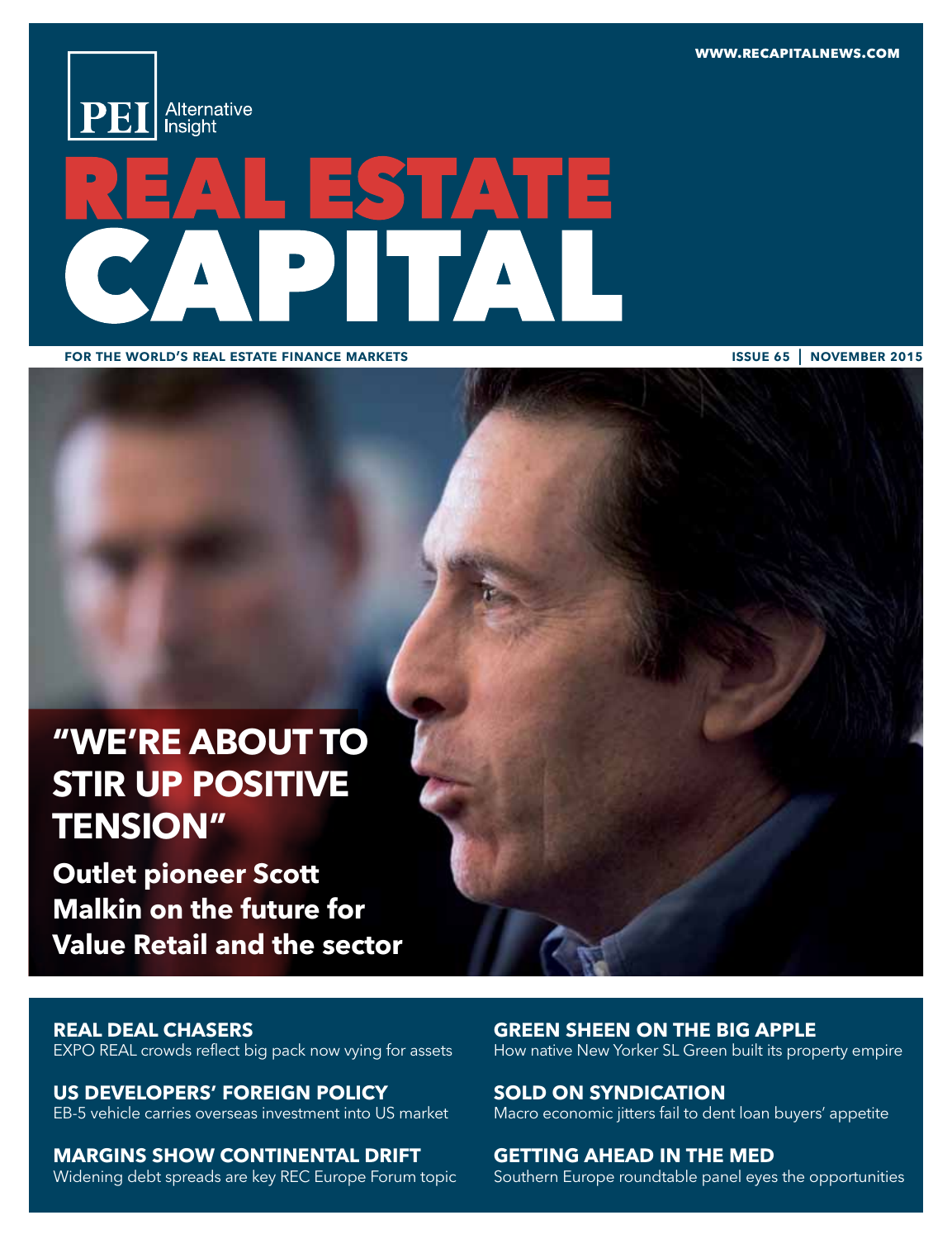# **southern europe**

# **Catching a rising tide in the Med**

**Our panel of investors in Southern European property still see Iberian opportunities and a chance to get in early on Italy's real estate recovery, but say bank debt for anything other than vanilla deals remains scarce. Paul Yandall reports** 

**GENNARO GIORDANO** Managing partner, GWM Capital Advisors

# **Roundtable**

Ith Spain's GDP growth<br>
one of the strongest in<br>
Europe, forecast to be<br>
over 3% this year, and<br>
Italian 10-year government bonds back down one of the strongest in Europe, forecast to be over 3% this year, and

SUPPORTED BY: Invesco Real Estate

to under 2%, Europe's largest southern markets are in recovery mode.

Spain attracted €10bn of investment in the first half of 2015, the highest for years and more than the €7.5bn for the whole of 2014. Debt is more widely available for core assets and margins have halved in the past two years. Italy, hampered by its sovereign debt crisis of 2012, is making its way back, albeit at a slower pace, with Milan leading the way.

Both countries are starting to attract investment from as far afield as Asia, with Chinese investors Fosun and Dalian Wanda making large acquisitions.

**JOSE BORREGON:** Spain today is probably one of the most popular markets – potential money to be invested there is huge. In the first six months of the year it was  $€10$ bn. This is around equal to the investment done in 2007. The difficulty now is doing proper underwriting for the different asset classes.

Demand for finance across the region is rising but lending is still tricky in smaller markets and for development, with local banks becoming more active in Spain than in Italy and alternative lenders still struggling to make an impact.

JOSE BORREGON Global Investors Managing director, Spain and Portugal, CBRE Global Investors

Our roundtable panel of property investors gave their views on how Southern European markets have evolved since the financial crisis and, with an election in Spain

Benson Elliott | CBRE Global Investors | GWM Capital Advisors |



KEVIN GRUNDY Senior director, structured investments,

in December and lending rules recently relaxed in Italy, where they might be headed.

Specialising in Portugal and Spain was Jose Borregon, managing director overseeing those two regions for CBRE Global Investors and also active in Italy, and Gregg Gilbert, head of Iberia for opportunistic investor Benson Elliott.

Focusing on Italy was Gennaro Giordano, managing partner of GWM Capital Advisors, which advises institutional and family office capital. Having a foot in both regions was Kevin Grundy, senior director at Invesco's structured investments for Europe team, with a focus on value-added opportunities.

The roundtable gathered at CBRE Global Investors' offices at One New Change, St Paul's, in London.

The market has corrected very quickly, so we have had strong yield appreciation, linked to growth prospects that look very good.

GREGG GILBERT Head of Iberia, Benson Elliott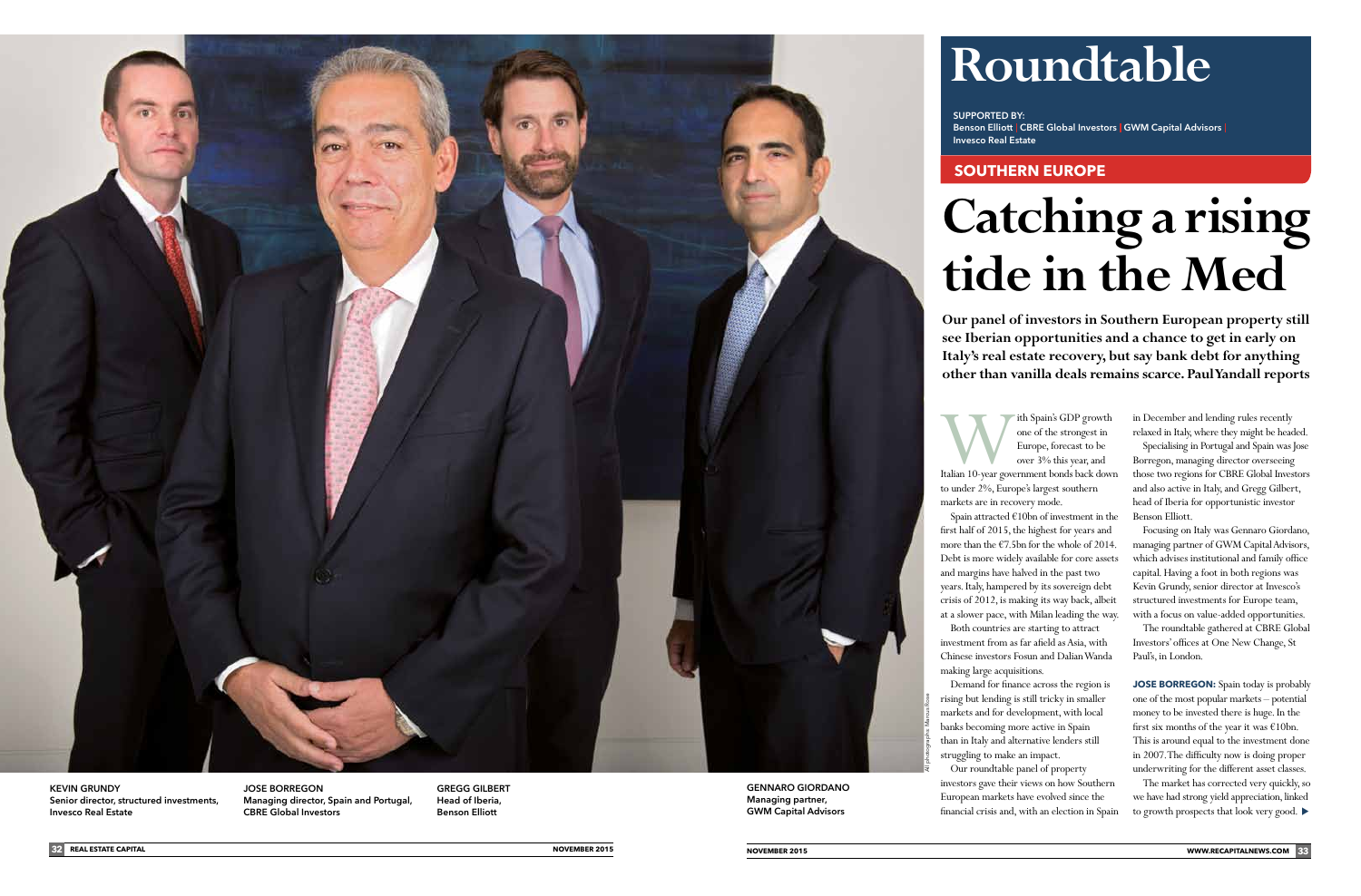# **A VOTE TO DELAY DECISIONS IN SPAIN?**

Spain's forthcoming general election, on December 20, and to a lesser extent Catalonia's recent election, in which pro-secessionist parties won a majority of seats, have made some investors nervous. Goldman Sachs and Cerberus are reported to have delayed

investments because of the rise of anti-austerity parties such as Podemos, which has promised to stop evictions of people behind on their mortgages. **JOSE BORREGON:** I think international markets have a very different interpretation to how locals interpret elections. They value risk in different ways, but there is a degree of uncertainty and that's delaying

**Kevin Grundy:** I don't know if people share a view on what happened in Catalonia and what will happen at Spain's general election at the end of the year, but this is something that is not unfamiliar to locals in the market. We just have to ride it out.



some international investment, which is waiting and seeing. Not so much what has happened in Catalonia, but maybe more about the result of the election for the central government at the end of the year.

The question is to what extent central government will be able to maintain control over nationalistic parties and what is the weight of influence of the new parties going to be? We have seen investors delay activity in Greece, we have seen that in Portugal, in Ireland and in Spain to a certain extent.



# "Italy is still lacking the clean-up of banks' balance sheets that has happened in Spain... it's frustrating investors SEEKING DEALS" **Gennaro Giordano, GWM**

"The real opportunity in Italy is creating core product, as core capital is coming in... that's exactly what WE'RE DOING" **Kevin Grundy, Invesco** 

**JB:** Portugal has been a closed market, and in terms of the perception of country risk, very little has been acceptable there because of the low level of liquidity in the market. Spain has been more effective from a country risk point of view but suffered more on the price side during the crisis.

seeing the start of a long recovery phase of maybe five years of low growth, inflation and interest rates" **Jose Borregon, CBRE GI**

"ON THE CONTINENT WE'RE

"the challenge with spain... is that whereas the fundamentals are 'down here', people are buying 'up here'" **Gregg Gilbert, Benson Elliott**

**Gregg Gilbert:** Spain is in a good position because growth is clear now you've had numerous successive quarters of positive GDP growth and the signs are pretty clear in the general economy. In the real estate markets, which tend to lag, you're starting to feel the impacts: office rents are beginning to rise, good shopping centres are experiencing significant sales increases, hotels are doing really well and financing is coming back. What's nice is, compared to London, we're just starting to move up the curve, so there's a lot more to come. **GENNARO GIORDANO:** Italy reopened in 2013. In 2011 and 2012 we were in the

middle of a sovereign debt crisis, so Italian bonds were trading at a 7% yield and nobody, not even us, was really buying direct real estate. There was almost no capital and no debt as Italian banks were, and still are, stuck with a large amount of non-performing loans. Italy is still lacking the clean-up of banks' balance sheets, which to some extent has happened already in Spain, but it's

frustrating investors seeking deals in Italy. **Kevin Grundy:** I do think Italy is a year or two behind Spain in its activity, which is great if you're looking into Italy right now.

Generally speaking we're on the uptick; it's a slow recovery and for the people on the ground that's a great environment to operate in.

Depending on markets and timing, first we had the opportunity investors, US hedge and private equity funds, looking for very high returns at big discounts on platforms or loan portfolios. Now, in Spain, there's more interest from core investors as the country risk is more stable and because of the growth prospects.

**KG:** On the core side, people are very selective about location and in both Spain and Italy that's a very narrow definition now. In Madrid, you can point to the street people want to be on. In Italy you point more to the city, or Milan and the various submarkets of Milan, that are the main engine.

**Gennaro Giordano:** Many interna-

tional investors disappointed with Spain are

moving to Italy, but are a bit disappointed there too, because there are not many deals yet and they are not easy to get your hands on without a local presence. GWM manages a main fund in excess of €1bn of equity with around a €500m allocation to European real estate, plus other joint-venture mandates with prominent investors, but the reality today is not lack of money, it's lack of deals.

There's not much coming out of NPLs, while a lot is expected from big Italian funds selling assets as they approach final maturity. The challenge today for an asset manager like us willing to stay in Italy is finding the right product at the right risk-adjusted return, avoiding the new overseas money crowd.

Core capital is coming, but it is still very selective and Italy does not yet have a market of core investors to provide a reliable exit for the private equity and opportunistic investors that have been investing in the country over the past two years. There's not a deep pool of money and there's still not a deep debt market.

**KG:** The real opportunity in Italy now is creating core product, because core capital is coming in. So, on the value-added and opportunistic side, that's exactly what we're doing. We're viewing core money as our exit ultimately and trying to be a step ahead of it. If you're a tenant in central Milan needing a floorplate of 1,000m<sup>2</sup> in a modern building, this is exceptionally difficult to find. The modern buildings a core client may want aren't currently there to buy.

By the end of this year we will have done three Milan office deals. The first was a 6,000m2 property in the Porta Nuova district. We bought it empty to refurbish so it was not core to begin with, but tenant interest has been just exceptional. If we had it finished today it would be fully occupied and the building's value is probably up 20% since we bought it before we even started work, just because of investor appetite and the location.

The great thing about Milan – and this has been true for a long time – is that if you can unlock or create quality space at good value, then you will lease it; that's the whole trick. You shouldn't throw Milan in with every other Italian city, it behaves a lot more like a Northern European city.

### **Market evolution**

**KG:** Milan has gone from traditional CBD to developments and business park deals in the northern ring to Porta Nuova and you've got the CityLife commercial and residential development, with big towers, going up. The Italian story is not identical to Spain, but

core capital is expected to come to Italy and if you're higher up the risk curve there's an opportunity to be ahead of that and to potentially feed that market. **Gregg Gilbert:** [Italy] sounds like Spain two years ago. In 2013 in Spain there was very, very little product available and five other opportunistic investors were bidding probably on every asset. Everyone had

about the same price but the vendor expectation was significantly more and nothing traded.

In 2013, banks weren't doing anything, there was no ability to take a loss, there was very little movement in the market. Now, in the past month, I've probably had three deals in my email inbox a day. Huge portfolios from banks and the bad bank, everybody's got an off-market transaction that's not really off market – there's just a lot more product coming through. **JB:** One common element between the Southern European markets is that they're peripheral and, especially in Spain and Portugal, the investment market is dominated by international players.

So, the 'sense of opportunity' needs to be there because, if not, investors are not going to operate. 'Sense of opportunity' means a differential opportunity in terms of return or asset quality. They are always looking at what they cannot get in their own markets. **Gregg Gilbert:** I think investor interest in Spain is largely driven by a dramatic decline in rental values and pricing during the crisis. If you look at the Spanish rental values chart, the peak to trough is pretty dramatic and everybody is expecting a dramatic rebound.

When we're looking at Portugal, for instance, one thing that makes us less interested is that the peak to trough is

## **Roundtable: southern europe**